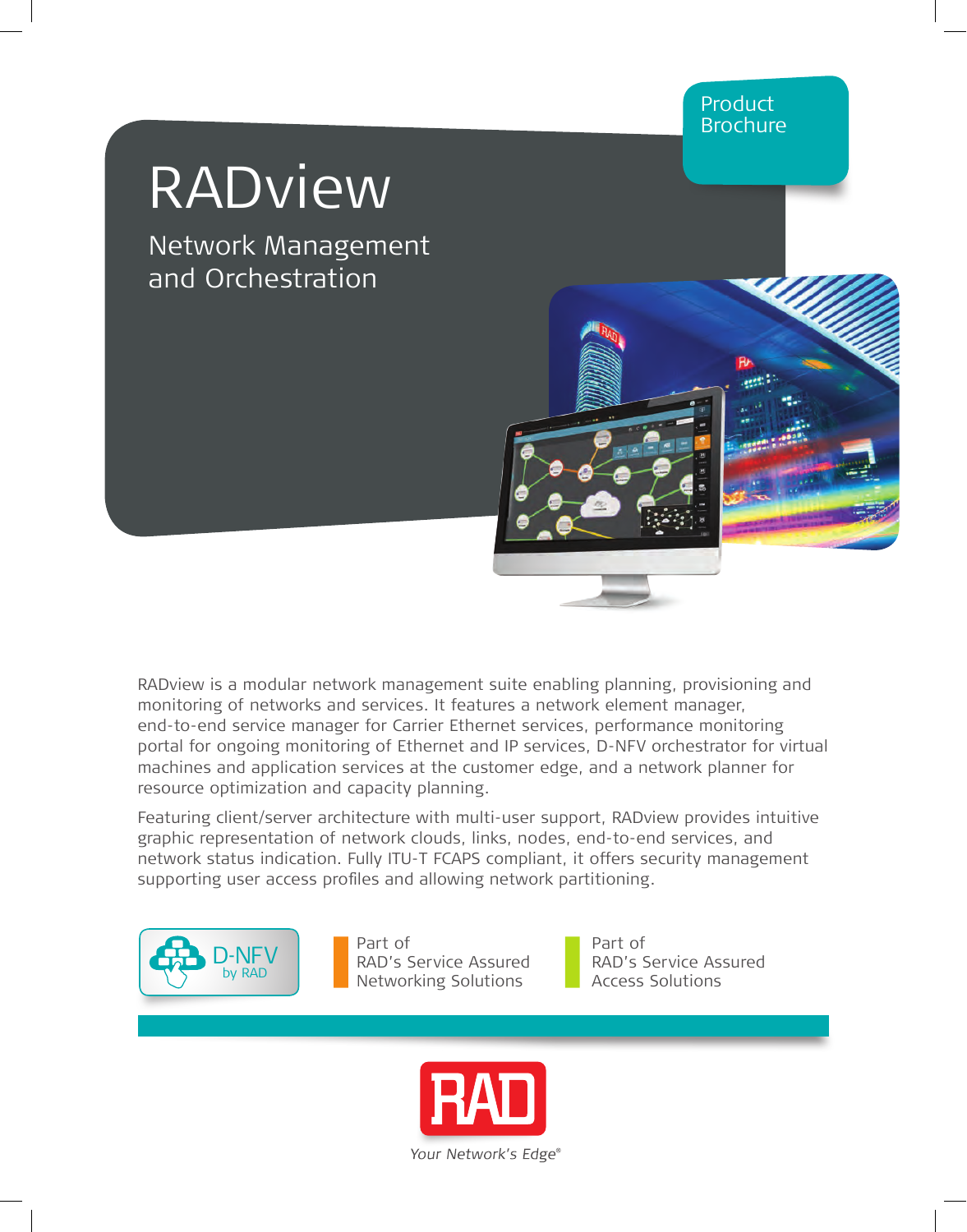## RADview

Network Management and Orchestration



#### Key Takeaways:

Use RADview for:

- **•** Comprehensive management suite for next-gen networks based on RAD products and solutions
- **•** Planning, provisioning, performance monitoring, and service management
- **•** Manages all physical and virtual network resources
- **•** Intuitive HTML5, graphical UX/UI easy to learn and use
- **•** Open architecture with multiple northbound APIs, interoperable with third-party OSS and network orchestrators
- **•** Firewall configurator for remote clusters and devices

|                           | $\bullet$ vCPE<br>• Carrier Ethernet and IP VPNs                                                                                                                       | • Performance Monitoring for Business VPNs<br>• TDM Migration                                                                                                         |
|---------------------------|------------------------------------------------------------------------------------------------------------------------------------------------------------------------|-----------------------------------------------------------------------------------------------------------------------------------------------------------------------|
|                           | • Mobile Backhaul<br>• Performance Monitoring for Mobile Networks                                                                                                      | . Timing Synchronization for Mobile Networks                                                                                                                          |
|                           | · Wholesale Networking                                                                                                                                                 |                                                                                                                                                                       |
|                           | · Cyber Shield Overlay for Operational WAN<br>· Cyber Shield for Industrial IoT Backhaul                                                                               |                                                                                                                                                                       |
| $\boldsymbol{\mathbb{A}}$ | · Multiservice Operational WAN<br>· Ruggedized Substation LAN<br>• Industrial IoT and Smart Meter Backhaul<br>• Distance and Differential Protection<br>Communications | • Fixed and Mobile Wireless Broadband for<br>Offshore Communications<br>• Multiservice Operational WAN for Oil and Gas<br>Utilities<br>• Water Utility Communications |
|                           | · Highway Communications<br>• Multiservice Operational WAN for Trains and<br>Metros<br>• Fixed and Mobile Wireless Broadband for<br>Trains and Metros                  | • Multiservice Operational WAN for Air-Traffic<br>Control<br>• Ruggedized LAN for Airport Communications                                                              |
|                           | • Multiservice Operational WAN for Police and<br>Military<br>• Fixed and Mobile Wireless Broadband for<br>Police and Military                                          | • Smart City Communications                                                                                                                                           |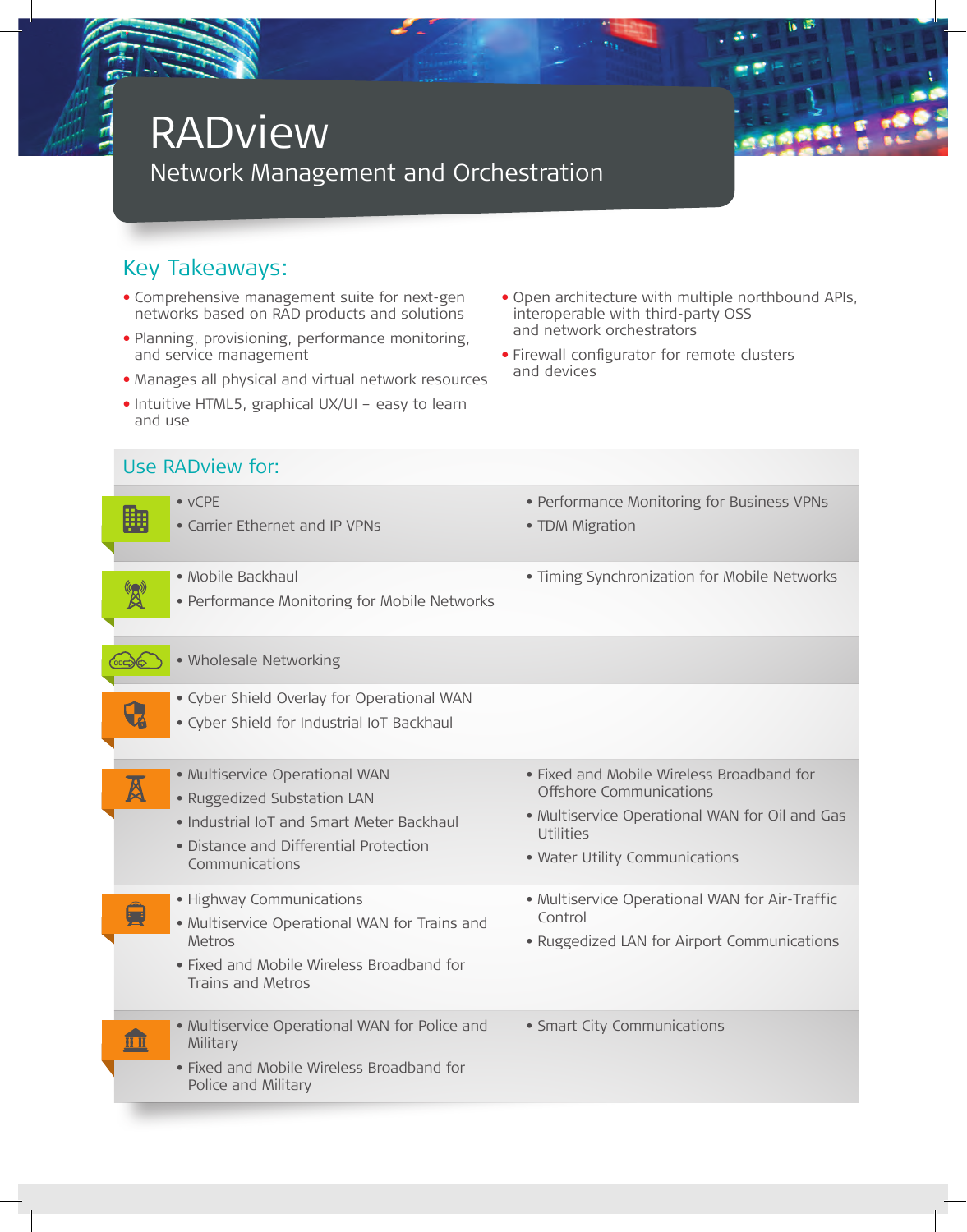

| <b>RAI</b>        | <b>RADview Management System</b>                                                    | FAULTS: (1)<br>O OPERATIONAL NETWORK V SERVER: O |                                                          |                   | admin |
|-------------------|-------------------------------------------------------------------------------------|--------------------------------------------------|----------------------------------------------------------|-------------------|-------|
| <b>DASHBOARD</b>  |                                                                                     |                                                  |                                                          |                   | φ     |
| Critical<br>Major | SERVICES (4)<br><b>Alarm Severity</b><br>No Alarms, Great!                          | <b>KPI Compliance</b><br>No Alarms, Great!       | VNF(3)<br><b>VNF Services</b><br>No Alarms, Great!       | <b>VNF NEs</b>    |       |
|                   | TRANSPORT (29)<br>27 Links   1 Tunnels   1 Rings<br><b>Alarm Severity</b><br>1<br>1 | <b>KPI Compliance</b><br>No Alarms, Great!       | NETWORK ELEMENTS (23)<br><b>Alarm Severity</b><br>ı<br>1 | Connectivity<br>3 |       |

Alarms dashboard for the entire network and services, as well as for physical and virtual resources

#### "Point & Click" VNF instance creation:

|           | <b>RAD</b> RADview Management System                               | <b>FAULTS:</b> (7.00)<br>SERVER:                |                                 |             |                                                             | admin =            |
|-----------|--------------------------------------------------------------------|-------------------------------------------------|---------------------------------|-------------|-------------------------------------------------------------|--------------------|
|           | VIRTUALIZATIONI<br>CREATE VNF INSTANCE                             |                                                 |                                 |             |                                                             | <b>Carlos</b><br>× |
| Service ( |                                                                    | ADMINISTRATIVE STATE                            | Networking<br>Console           |             |                                                             |                    |
| Service   | <b>O</b> Designed <i>O</i> Active<br>OPERATIONAL STATUS: N/A<br>心合 |                                                 | $\circledast$                   |             |                                                             | 0                  |
| Comput    |                                                                    | SEVERITY N/A<br>FAULTS: 103                     | NIC <sub>1</sub>                | $\otimes$ n | <b>VNF NETWORK</b><br><b>TYPE Flat</b><br>۰<br>VLAN ID: N/A |                    |
| Instance  | <b>NAME</b><br>London_Branch                                       | <b>DESCRIPTION</b><br>Oxford st. Branch         | MAC ADDRESS: fa: 16:3e 20:95:4a |             | PHYSICAL NETWORK: snmet                                     |                    |
| Controll  | <b>COMPUTE NODE</b>                                                | <b>VNF FLAVOR</b>                               |                                 |             |                                                             |                    |
| Image R   | <b>C</b> ETX2V-225                                                 | $\blacksquare$<br>$\blacksquare$<br>A m1 medium |                                 |             |                                                             |                    |
|           | <b>VNF IMAGE</b>                                                   |                                                 |                                 |             |                                                             |                    |
| Configur  | <b>O</b> Versa                                                     | $\blacksquare$                                  |                                 |             |                                                             |                    |
| Licenses  |                                                                    |                                                 |                                 |             |                                                             |                    |
| Flavors   |                                                                    |                                                 |                                 |             |                                                             |                    |
| Network   |                                                                    |                                                 |                                 |             |                                                             |                    |
| VM Prof   |                                                                    |                                                 |                                 |             |                                                             |                    |
|           |                                                                    |                                                 |                                 |             |                                                             |                    |
|           | <b>INDEX</b>                                                       |                                                 |                                 |             |                                                             | SAVE               |
|           |                                                                    |                                                 |                                 |             |                                                             |                    |